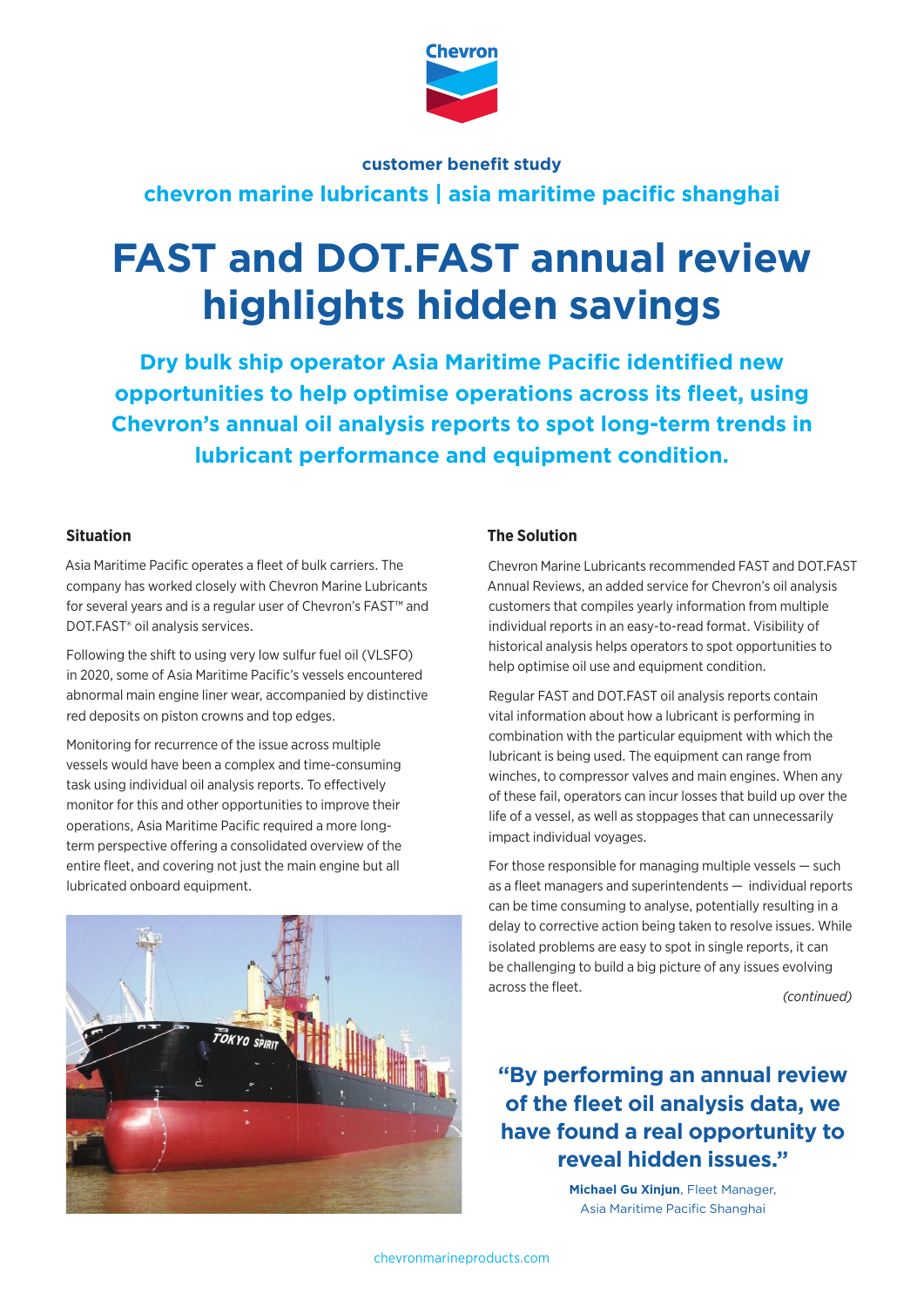

Chevron's FAST™ and DOT.FAST® Annual Review provides an overview of the condition of the lubricant and machinery involved. It also summarizes the overall severity of issues discovered during the analysis. Other elements of the reports include:

- $\checkmark$  Summary of fleet analysis condition
- Results by vessel, product and application
- Analysis of issues and identification of the root cause
- **Recommendations**
- Vessel management advice for improvement

Allied with close support from Chevron's Technical Specialists, the Annual Review is a valuable tool that can provide deeper insight on vessel, machinery and oil performance.

#### **Figure 1**



The number of samples received and the traffic light rating for *each sample. The majority are green, suggesting the equipment*  APPEARANCE Black Brown Black Black **Black** is in good condition and being lubricated correctly. Blue indicates **where**  $t$ incomplete samples. Some vessels needed urgent attention, for example 11 and 13 may require further investigation.

25.7 30.3 24.1 21.9 **23.6**

BASE NUMBER (D2896)

#### **Figure 3**



The DOT.FAST drip oil analysis report provides insight into main *engine wear and performance.*

### **The Result**

The benefits that Asia Maritime Pacific gained from the annual review go well beyond watching out for the recurrence of red deposits (although this issue was successfully avoided). Michael Gu Xinjun, Fleet Manager, Asia Maritime Pacific Shanghai, explained that the level of detail in the review — and the ability to compare across vessels and time periods — offered other opportunities for optimization.

First, the compilation of analysis reports means that Asia Maritime Pacific can spot potentially problematic trends before they turn into fully fledged problems. For example, marginally increasing wear on a specific piece of equipment could suggest that an early intervention is needed. The company is also able to use the reports to gain *(continued)*





This indicates the number of samples received across the fleet, *with the blue line highlighting the equipment that has been tested*  APPEARANCE Black Brown Black Black **Black** the most. The traffic light system demonstrates the equipment that may merit further investigation.

#### **Figure 4**

| Component                                                            | Product                             | Sampling Interval   |           | <b>Attention/Urgent Reports</b> | Date of Last Report                   | <b>Last Report</b> |  |
|----------------------------------------------------------------------|-------------------------------------|---------------------|-----------|---------------------------------|---------------------------------------|--------------------|--|
| DECK CRANE #1                                                        | RANDO HDZ 68                        | Every 12 months     |           |                                 | 9/3/2020                              | Normal             |  |
| DECK CRANE #2                                                        | RANDO HDZ 68                        | Every 12 months     |           |                                 | 9/3/2020                              | Normal             |  |
| DECK CRANE #3                                                        | RANDO HDZ 68                        | Every 12 months     |           | ö                               | 9/3/2020                              | Normal             |  |
| DECK CRANE #4                                                        | RANDO HDZ 68                        | Every 12 months     |           | o                               | 9/3/2020                              | Normal             |  |
| DIESEL GENERATOR #1                                                  | TARD 40 XL 40                       | Every 12 months     |           |                                 | 9/3/2020                              | Urgent             |  |
| DIESEL GENERATOR #2                                                  | TARD 40 XL 40                       | Every 12 months     |           | ö                               | 9/3/2020                              | Normal             |  |
| DIESEL GENERATOR #3                                                  | TARD 40 XL 40                       | Every 12 months     |           |                                 | 9/3/2020                              | Normal             |  |
| HATCH COVERS                                                         | RANDO HDZ 32                        | Every 12 months     |           |                                 | 9/3/2020                              | Normal             |  |
| MAIN ENGINE BEFORE FINE FILTER                                       | VERITAS 800 MARINE 30               | Every 12 months     |           |                                 | 9/3/2020                              | Normal             |  |
| MOORING WINCH                                                        | RANDO HDZ 100                       | Every 12 months     |           |                                 | 9/3/2020                              | Urgent             |  |
| <b>STEERING GEAR</b>                                                 | RANDO HDZ 68                        | Every 12 months     |           |                                 | 9/3/2020                              | Normal             |  |
| STERN TUBE                                                           | CLARITY SYNTHETIC HYDRAULIC OIL 100 | Every 12 months     |           | o                               | 9/3/2020                              | Normal             |  |
| <b>WINDLASS</b>                                                      | RANDO HDZ 100                       | Every 12 months     |           |                                 | 9/3/2020                              | Normal             |  |
| "Follow OEM"s instructions & Depending on oil condition<br>Component | Product                             | <b>Date Sampled</b> | Condition |                                 | WATER CONT. % KIN, VISCOSITY @40C cSt |                    |  |
| DIESEL GENERATOR #1                                                  | TARO 40 XL40                        | 9/3/2020            | Urgent    |                                 |                                       | 216.73             |  |
| <b>MOORING WINCH</b>                                                 | RANDO HDZ 100                       | 9/3/2020            | Urgent    |                                 | 2.7                                   | 99,3               |  |

*Detailed FAST analyses for individual vessels reveal hidden issues and provide practical solutions.* 

# **"The actions required are simple and often inexpensive to perform, while helping us to improve ship management reduces costs across the fleet."**

**Michael Gu Xinjun**, Fleet Manager, Asia Maritime Pacific Shanghai